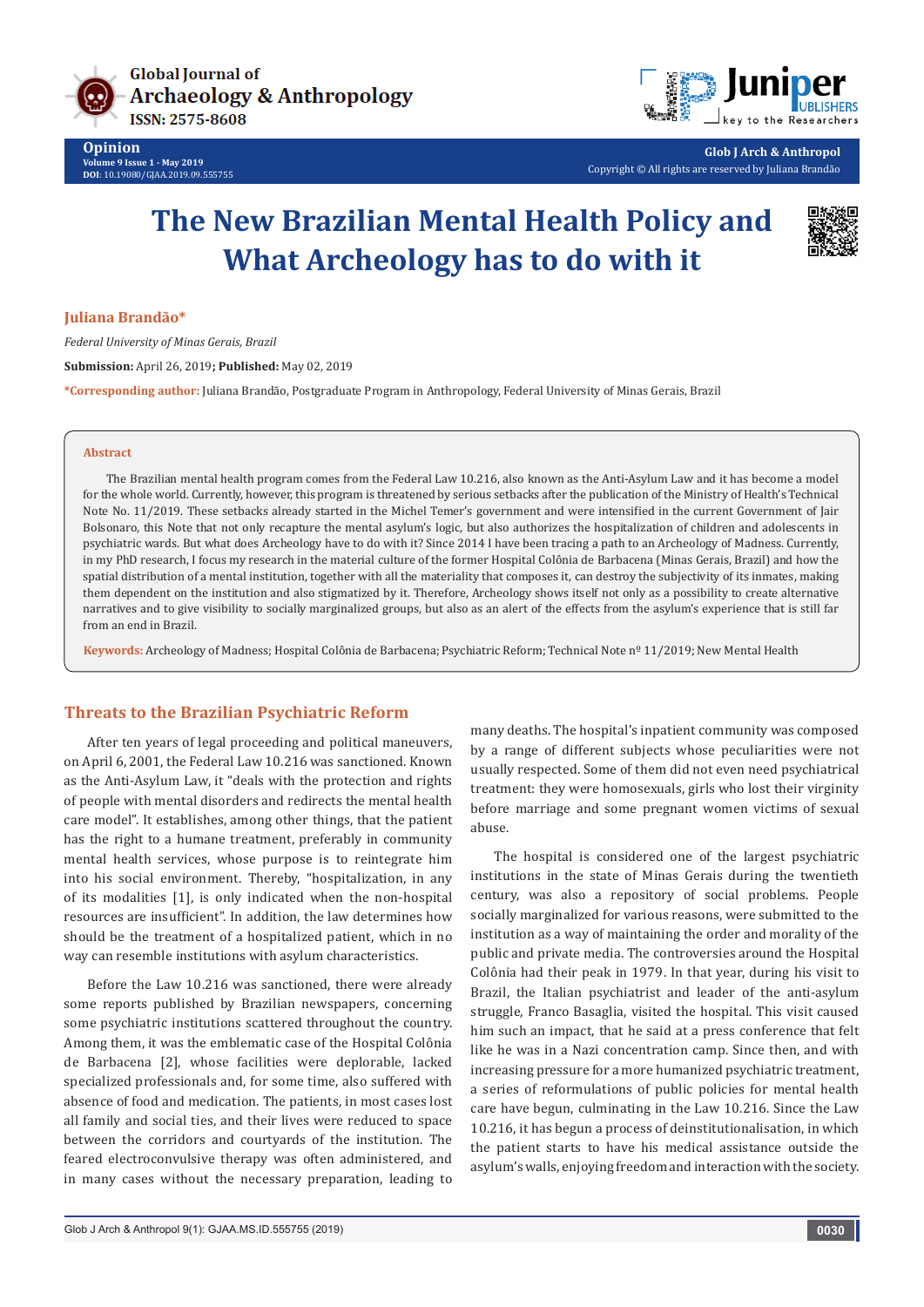To this end, the Psychosocial Care Network was established in 2011, which establishes free care centers for people with mental disorders, including the treatment for the harmful effects of the use of crack, alcohol and other drugs, guaranteeing to the patients humanized assistance, social inclusion and the exercise of their citizenship [3].

Recently, however, the advances brought by this psychiatric reform have been threatened by serious setbacks after the publication 2019 of the Ministry of Health's Technical Note No. 11/2019. Among other things, this Note provides an increase in the number of beds in psychiatric hospitals and decreases the amount of funds designated to the Psychosocial Care Network [4]. These setbacks started in the Government of Michel Temer and got more intense in the current Government of Jair de Bolsonaro after the publication of the Technical Note, that not only retake the asylum's, but also authorizes the hospitalization of children and adolescents in psychiatric wards, and approves the purchase of electroconvulsive devices financed by the Ministry of Health.

### **And what does Archeology have to do with it?**

In 2014, during the master's degree, I began my immersion in the subject of madness, under the guidance of Professor Andrés Zarankin. At that time, I researched the former Hospital of Neuro-Child Psychiatry of Belo Horizonte (Minas Gerais, Brazil) and made a reading of its spatiality through Archeology of Architecture. Following the same line of research and interested in obtaining more knowledge about the story of madness in the state of Minas Gerais. In the scope of the PHD, since 2016 I have dedicated myself to research the former Hospital Colônia de Barbacena. Although this research is still ongoing, until this moment I could realize some important aspects about that psychiatric institution: institutional objects such as uniforms, beds, mugs, plates and spoons favored the homogenization of the heterogeneous mass of patients. In the face of a universe of standardized objects, the exercise of subjectivity was almost entirely restricted creating a mortification of the "I" - so common in the so-called total institutions [5].

Another aspect concerns the spatial distribution of the Hospital Colônia. With pavilions mostly composed by corridors where the dormitories, toilets and dining room were located, besides that there was also an internal courtyard, many patients had their lives summarized in enclosed spaces with constant vigilance. Oblivious to the outside world by the institution walls, these people were deprived of moving freely and, gradually, unlearned how to live in society, becoming dependent on this institutional logic. Through its practices, organization and materiality, the Hospital Colônia was far from providing effective treatment to its patients. After all, according to Dejours [6], health can be defined as the freedom to "have the means to trace a personal and original path towards physical, psychic and social well-being." Given that the asylum environment denies the

**0031**

subject the possibility to act with freedom of choice and alterity (after all, society and the science have established that he does not know what he is doing) such institution does not promote health; on the contrary, it only tends to standardize its patients, inserting them into a rigid routine, nullifying their former social references, in order to homogenize them, to control deviant behaviors and to cover them up with normative actions. As Wickert [7] points out, "behind a hospitalization, there is beneficial treatment and punishment, that is, the subject starts being taken care of and punished for being different"" - especially if we think that the mental patient carries the disease's label for the rest of his life as a social stigma. In this way, the asylum presents itself as a maintainer of the mental illness, since it prevents the subject from creating his own path to bear and deal with his frustrations, dreams and desires and therefore achieve his well-being [7].

#### **Conclusion**

González-Ruibal [8], characterizing the recent past as "supermodernity", argues that an archeology of this period is a "archaeology of us who are alive, for sure (no other archaeology can claim that), but is also, more than any other, the archaeology of trauma, emotion and intimate involvement" [8]. Faced with the imminent return of the former asylum logic witnessed in Brazil, it is important to bring narratives referring to institutions such as the Hospital Colônia de Barbacena, because encourages different ways of thinking about today and tomorrow. According to Thiesen [9], when it comes to a temporality and context so close to ours, Archeology "can have an important role to disentangle the recent past, showing the drama, the traumas and, why not, the solutions for our daily life". In this way, Archeology can present itself as "an original critical voice in the field of the social sciences" [8]. And in times of setbacks, making archeology becomes a political act [10-13].

## **Acknowledgements**

I thank the Coordination of Improvement of Higher Education Personnel, whose financial support has allowed the development of my PhD research; Professor Andrés Zarankin, who has been orienting this work; and Mariana Freire for translating this text into English.

#### **References**

- 1. They are Centers of Psychosocial Care, Residential Therapeutic Services, Centers of Interaction and Culture, Unit of Reception, and beds of integral attention in General Hospitals.
- 2. According to Goffman (1974) Total institutions are places of residence and work where a large number of individuals with a similar situation, are separated from society for some time, living a closed and formally administered life.
- 3. [Brasília. Ordinance n° 3.088, of 23 December 2011.](http://bvsms.saude.gov.br/bvs/saudelegis/gm/2011/prt3088_23_12_2011_rep.html)
- 4. Currently, in the former Sector A functions the Psychiatric Hospital Center of Barbacena - a public institution that belongs to Hospital Foundation of the State of Minas, in Portuguese FHEMIG, and which